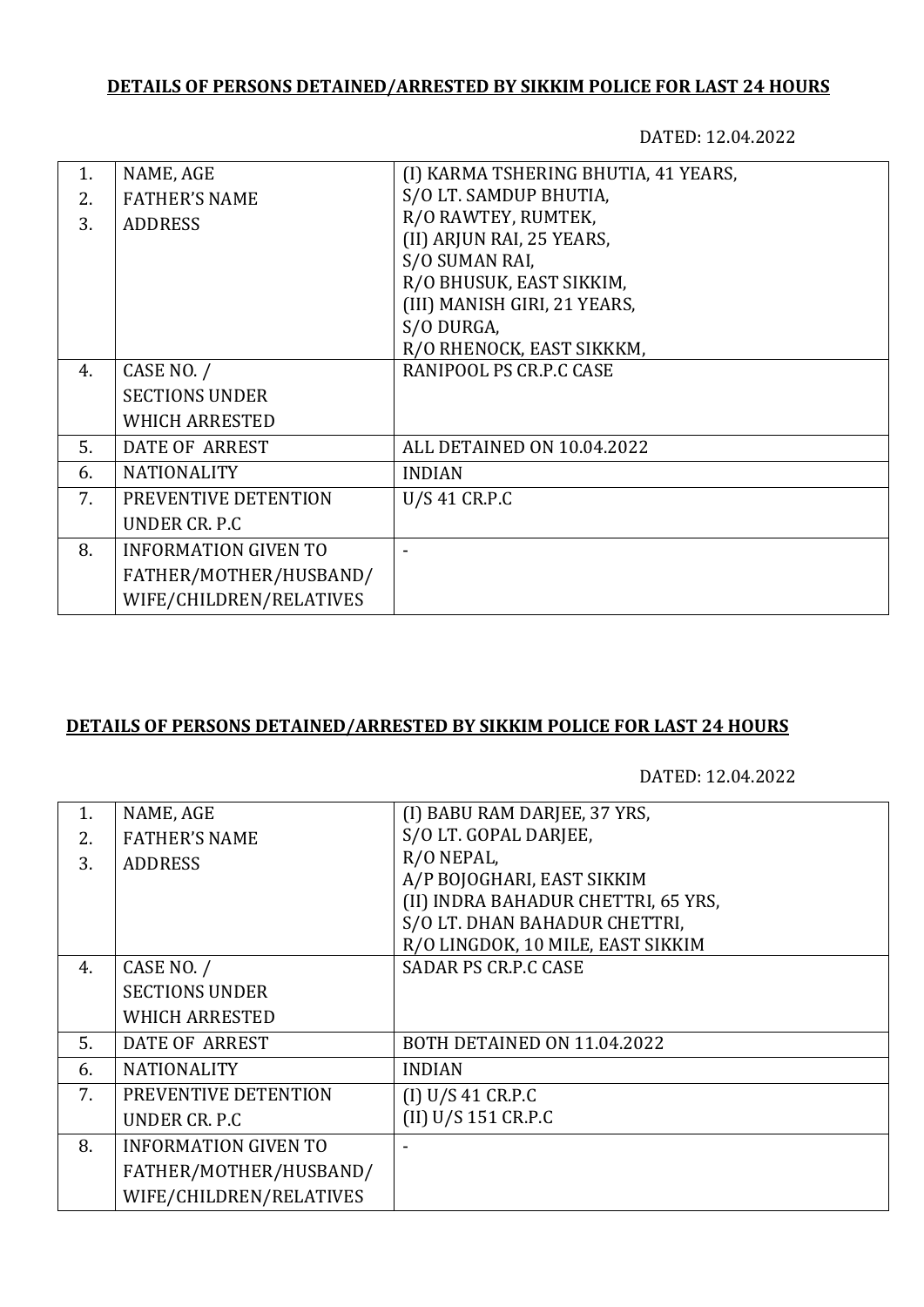## **DETAILS OF PERSONS DETAINED/ARRESTED BY SIKKIM POLICE FOR LAST 24 HOURS**

DATED: 12.04.2022

| 1. | NAME, AGE                   | CHANDA SUBBA, 32 YEARS,       |
|----|-----------------------------|-------------------------------|
| 2. | <b>FATHER'S NAME</b>        | W/O RAJENDRA DHAKAL,          |
| 3. | <b>ADDRESS</b>              | R/O KARTHOK, PAKYONG          |
| 4. | CASE NO. /                  | PAKYONG PS FIR NO.:12/2022,   |
|    | <b>SECTIONS UNDER</b>       | DATED: 11.04.2022,            |
|    | <b>WHICH ARRESTED</b>       | U/S 324 IPC, 1860             |
| 5. | DATE OF ARREST              | <b>ARRESTED ON 11.04.2022</b> |
|    |                             | AND REALEASED ON POLICE BAIL  |
| 6. | <b>NATIONALITY</b>          | <b>INDIAN</b>                 |
| 7. | PREVENTIVE DETENTION        |                               |
|    | UNDER CR. P.C.              |                               |
| 8. | <b>INFORMATION GIVEN TO</b> |                               |
|    | FATHER/MOTHER/HUSBAND/      |                               |
|    | WIFE/CHILDREN/RELATIVES     |                               |